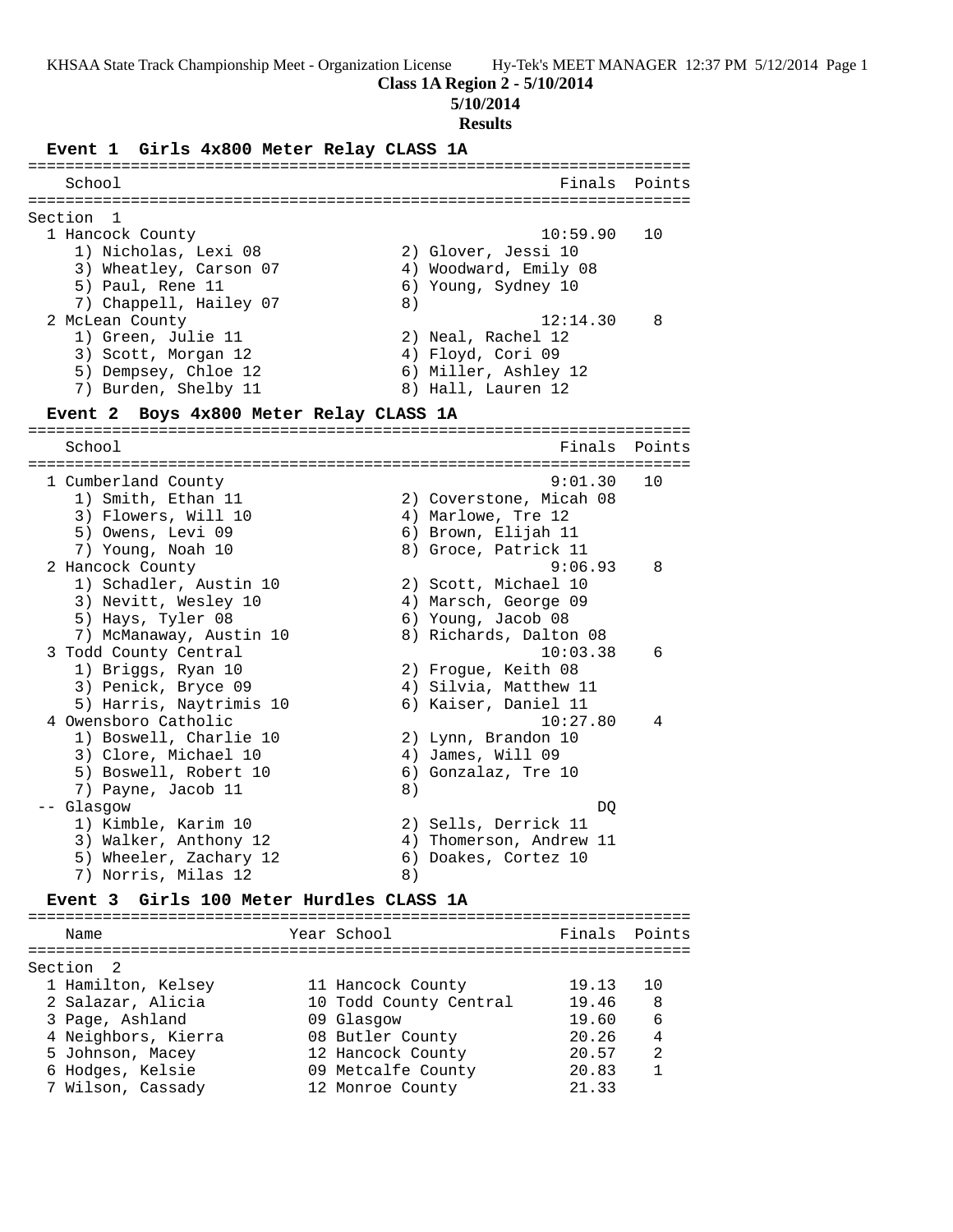**Class 1A Region 2 - 5/10/2014**

**5/10/2014**

# **Results**

| 8 Reed, Jerrica                            | Event 3 Girls 100 Meter Hurdles CLASS 1A<br>09 Metcalfe County | 21.43         |                |             |
|--------------------------------------------|----------------------------------------------------------------|---------------|----------------|-------------|
| Event 4 Boys 110 Meter Hurdles CLASS 1A    |                                                                |               |                |             |
| Name                                       | Year School                                                    | Finals Points |                |             |
|                                            |                                                                |               |                |             |
| Section<br>$\mathbf{1}$<br>1 Ellis, Austin | 12 Glasgow                                                     | 18.56         | 10             |             |
| 2 Garcia, Cody                             | 11 Todd County Central                                         | 18.86         | 8              |             |
| 3 Washer, Barry                            | 11 Butler County                                               | 19.06         | 6              |             |
| 4 Kaiser, Daniel                           | 11 Todd County Central                                         | 20.50         | 4              |             |
| 5 Miller, Michael                          | 11 Metcalfe County                                             | 21.06         | $\overline{2}$ |             |
| 6 Huddy, Nathan                            | 08 Hancock County                                              | 21.90         | $\mathbf{1}$   |             |
| 7 Heddon, Garrett                          | 10 Hancock County                                              | 22.01         |                |             |
| -- Smith, Ethan                            | 11 Cumberland County                                           | DQ            |                | False Start |
| Event 5 Girls 100 Meter Dash CLASS 1A      |                                                                |               |                |             |
|                                            |                                                                |               |                |             |
| Name                                       | Year School                                                    | Finals Points |                |             |
| 1 Bradley, Karrissia                       | 09 Glasgow                                                     | 14.59         |                |             |
| 2 Milan, Shailyn                           | 08 Russellville                                                | 15.12         |                |             |
| 3 Wethington, Rachel                       | 08 Frederick Fraize                                            | 16.22         |                |             |
| 4 Reeves, Jamie                            | 11 McLean County                                               | 17.39         |                |             |
| Section 2                                  |                                                                |               |                |             |
| 1 Pierson, Maranda                         | 10 Butler County                                               | 14.17         | 2              |             |
| 2 Schoolcraft, Logan                       | 12 Cumberland County                                           | 14.44         | $\mathbf{1}$   |             |
| 3 Means, Lexi                              | 10 Hancock County                                              | 14.77         |                |             |
| 4 Pate, Grace                              | 08 Hancock County                                              | 15.27         |                |             |
| 5 Reed, Jerrica                            | 09 Metcalfe County                                             | 15.51         |                |             |
| 6 Brown, Kylee                             | 07 Monroe County                                               | 15.65         |                |             |
| 7 Tran, Lily                               | 09 Metcalfe County                                             | 15.74         |                |             |
| 8 Logsdon, Annsley                         | 07 McLean County                                               | 17.24         |                |             |
| Section 3                                  |                                                                |               |                |             |
| 1 Peterson, Tatyana                        | 08 Todd County Central                                         | 13.19         | 10             |             |
| 2 Depp, Hydeia                             | 12 Glasgow                                                     | 13.27         | 8              |             |
| 3 Cloyd, Payton                            | 10 Monroe County                                               | 13.89         | 6              |             |
| 4 Mimms, Markizjah                         | 09 Todd County Central                                         | 13.91         | 4              |             |
| 5 Hayden, Maggie                           | 07 Owensboro Catholic                                          | 14.49         |                |             |
| 6 Brown, Lauren                            | 10 Owensboro Catholic                                          | 14.52         |                |             |
| 7 Wagoner, Ciara                           | 11 Caverna                                                     | 14.59         |                |             |
| 8 Scott, Shaedy                            | 12 Butler County                                               | 15.12         |                |             |
| Event 6                                    | Boys 100 Meter Dash CLASS 1A                                   |               |                |             |
| Name                                       | Year School                                                    | Finals Points |                |             |
|                                            |                                                                |               |                |             |
| Section<br>1                               |                                                                |               |                |             |
| 1 Hempfling, Tristan                       | 09 Hancock County                                              | 13.14         |                |             |
| 2 Munrow, Tim                              | 11 Metcalfe County                                             | 14.88         |                |             |
| 3 Knight, Elijah                           | 09 McLean County                                               | 15.18         |                |             |
| Section 2                                  |                                                                |               |                |             |
| 1 Trigg, Marquez                           | 11 Glasgow                                                     | 12.07         | 2              |             |
| 2 Hixenbaugh, Jacob                        | 10 Butler County                                               | 12.24         |                |             |
| 3 Owsley, Blake                            | 09 Cumberland County                                           | 12.40         |                |             |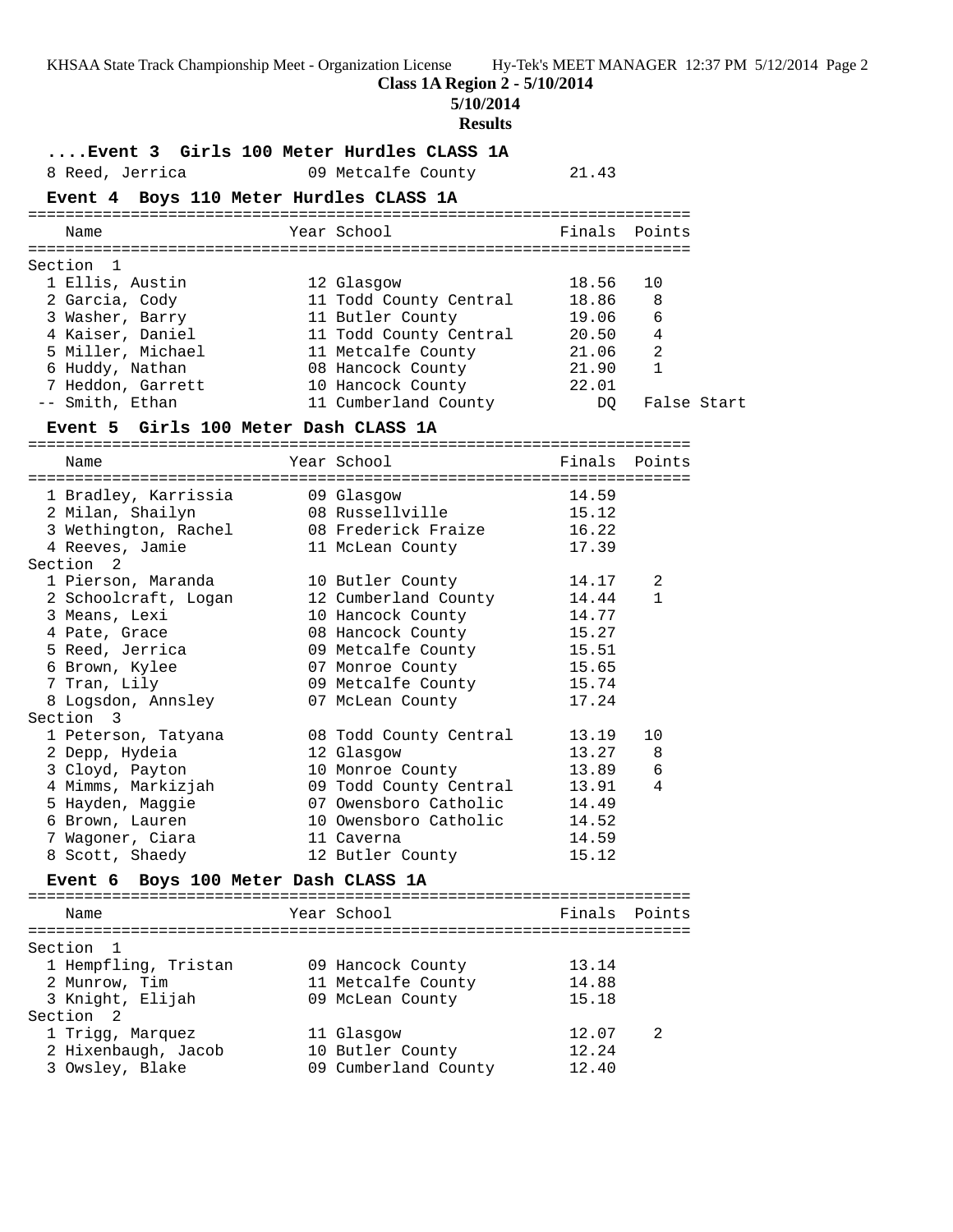**Class 1A Region 2 - 5/10/2014**

**5/10/2014**

#### **Results**

**....Event 6 Boys 100 Meter Dash CLASS 1A** 4 Dotsey, Harper 09 Owensboro Catholic 12.77 5 Scott, Rayshaun 08 Cumberland County 12.84 6 Edge, Corey 12 Hancock County 12.97 Section 3 1 Morrow, Andre 11 Todd County Central 11.64 10 2 Huff, Carlton 12 Monroe County 11.65 7 2 Hampton, Demarcus 11 Russellville 11.65 7 4 Staples, Holden 11 Owensboro Catholic 11.81 4 5 Embry, Ian 10 Butler County 12.11 1 6 Keith, Lincoln 10 Monroe County 12.24 7 Shirley, Julius 12 Glasgow 12.27 8 Nichols, Dylan 11 Todd County Central 12.31 **Event 7 Girls 4x200 Meter Relay CLASS 1A** ======================================================================= School **Finals** Points ======================================================================= Section 1 1 Todd County Central 1:53.62 10 1) Bell, Kelsie 11 2) Davis, Makayla 08 3) Peterson, Tatyana 08 4) Mimms, Markizjah 09 5) Edmonds, Karissa 11 6) Salazar, Alicia 10 2 Monroe County 1:54.22 8 1) Cloyd, Payton 10 2) Ethridge, Lakota 10 3) Turner, Lauren 12 (and Allah Turner, Reagan 09 5) Mendez, Kayla 08 6) Newton, Tia 10 3 Glasgow 1:57.15 6 1) Page, Abrianna 10 2) Tamminga, Taya 10 3) Huff, Haven 10 4) Roberts, Chasity 09 5) Stone, Saige 12 6) Glover, Brianna 10 7) Depp, Hydeia 12 8) Burd, Skyler 09 4 McLean County 1:57.75 4 1) Kassinger, Brook 11 2) Hall, Lauren 12 3) Sams, Haley 10 (4) Logsdon, Allie 12 5) Hall, Brooke 09 6) Burden, Shelby 11 7) Miller, Ashley 12 8) Trogden, Hannah 11 5 Hancock County 2:00.22 2 1) Hamilton, Kelsey 11 and 2) Pate, Grace 08 3) Beaver, Cami 12 (4) Nicholas, Lexi 08 5) Chappell, Heather 10 6) Johnson, Macey 12 7) Means, Lexi 10 8) Jackson, Maddy 10 6 Owensboro Catholic 2:01.55 1 1) Polston, Maddie 09 2) Vinson, Liza 07 3) Hayden, Maggie 07 4) Jones, Genarose 07 5) Berry, Aliyah 07 6) Polston, Mallorie 11 7) Thompson, Jamie 10 (8) Brown, Lauren 10 7 Cumberland County 2:04.09 1) Cooksey, Christian 08 2) Staten, Candi 08 3) Schoolcraft, Logan 12 (4) Spivey, Kelsey 12 5) Makayla, Branham 09 (6) 8 Metcalfe County 2:06.86 1) Greene, Makenna 09 2) Edwards, Kassidy 12 3) Tran, Lily 09 4) Hodges, Kelsie 09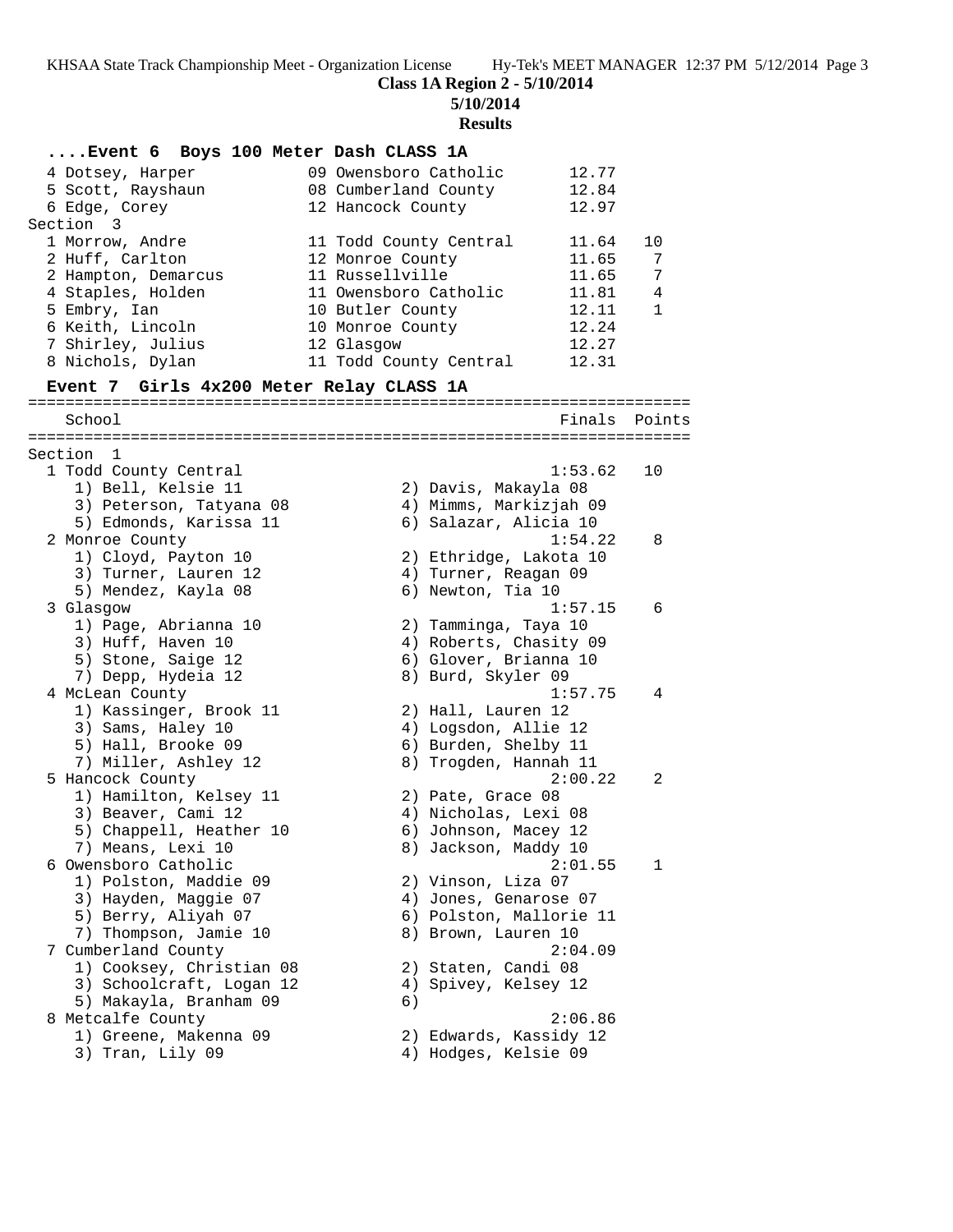**5/10/2014**

### **Results**

# **Event 8 Boys 4x200 Meter Relay CLASS 1A**

| School                   |    | Finals                 | Points       |
|--------------------------|----|------------------------|--------------|
| 1 Owensboro Catholic     |    | 1:47.09                |              |
| 1) Dotsey, Harper 09     |    | 2) Lowe, Nolan 08      |              |
| 3) Lynn, Brandon 10      |    | 4) Krampe, Chris 10    |              |
| 5) Ford, Payton 10       |    | 6) Harvey, Drew 11     |              |
| 7) Marshall, Will 09     |    | 8) Norcia, Matthew 11  |              |
| Section 2                |    |                        |              |
| 1 Glasgow                |    | 1:33.44                | 10           |
| 1) Trigg, Marquez 11     |    | 2) Shirley, Julius 12  |              |
| 3) Norris, Milas 12      |    | 4) Wheeler, Zachary 12 |              |
| 5) Walker, Anthony 12    |    | 6) Kimble, Karim 10    |              |
| 7) Doakes, Cortez 10     | 8) |                        |              |
| 2 Todd County Central    |    | 1:37.25                | 8            |
| 1) Nichols, Dylan 11     |    | 2) Drayton, Treva 11   |              |
| 3) Sims, Jeremiah 11     |    | 4) Morrow, Andre 11    |              |
| 5) Coots, Zack 11        |    | 6) Henry, Travay 09    |              |
| 7) Wilkerson, Dylan 11   | 8) |                        |              |
| 3 Monroe County          |    | 1:37.28                | 6            |
| 1) Gay, Kyle 12          |    | 2) Huff, Carlton 12    |              |
| 3) Keith, Lincoln 10     |    | 4) Swann, Dustin 12    |              |
| 5) Quick, Joseph 12      |    | 6) Mink, Tyrec 08      |              |
| 4 Cumberland County      |    | 1:39.05                | 4            |
| 1) Groce, Patrick 11     |    | 2) Marlowe, Tre 12     |              |
| 3) Smith, Ethan 11       |    | 4) Young, Noah 10      |              |
| 5) Smith, Bailey 09      |    | 6) Owsley, Blake 09    |              |
| 7) Scott, Rayshaun 08    |    | 8) Crawley, Kailib 10  |              |
| 5 Hancock County         |    | 1:40.55                | 2            |
| 1) Rogers, Justin 11     |    | 2) Edge, Corey 12      |              |
| 3) Haycraft, Aaron 12    |    | 4) Schroader, Cody 11  |              |
| 5) Hempfling, Tristan 09 |    | 6) Haaff, Austin 12    |              |
| 7) Lindsey, Simon 07     |    | 8) Heddon, Garrett 10  |              |
| 6 McLean County          |    | 1:40.82                | $\mathbf{1}$ |
| 1) Capps, Gage 10        |    | 2) Wilson, Jordan 12   |              |
| 3) Patton, Dakota 09     |    | 4) Frizzell, Austin 09 |              |
| 5) Knight, Noah 08       |    | 6) Sams, John 08       |              |
| 7) Wilson, Phillip 10    |    | 8) Parker, Bryson 09   |              |
| 7 Caverna                |    | 1:41.49                |              |
| 1) Paul, John 09         |    | 2) Ochoa, Jeremy 12    |              |
| 3) Paul, Devon 09        |    | 4) Perry, Devon 10     |              |
| 8 Butler County          |    | 1:56.36                |              |
| 1) Austin, Burden 08     |    | 2) Hampton, Houstyn 07 |              |
| 3) Havens, Daltyn 07     |    | 4) Smith, Tyler 08     |              |
| 5) Odle, Garrison 08     | 6) |                        |              |

### **Event 9 Girls 1600 Meter Run CLASS 1A**

| Name                 | Year School            | Finals  | Points |
|----------------------|------------------------|---------|--------|
|                      |                        |         |        |
| Section <sub>1</sub> |                        |         |        |
| 1 Young, Sydney      | 10 Hancock County      | 5:38.51 |        |
| 2 Woodward, Emily    | 08 Hancock County      | 5:42.98 | 8      |
| 3 Moore, Marisa      | 12 Glasgow             | 5:53.23 | 6      |
| 4 Drummond, Madelyn  | 07 Todd County Central | 6:16.32 | 4      |
| 5 Silvia, Emily      | 08 Todd County Central | 6:38.61 | っ      |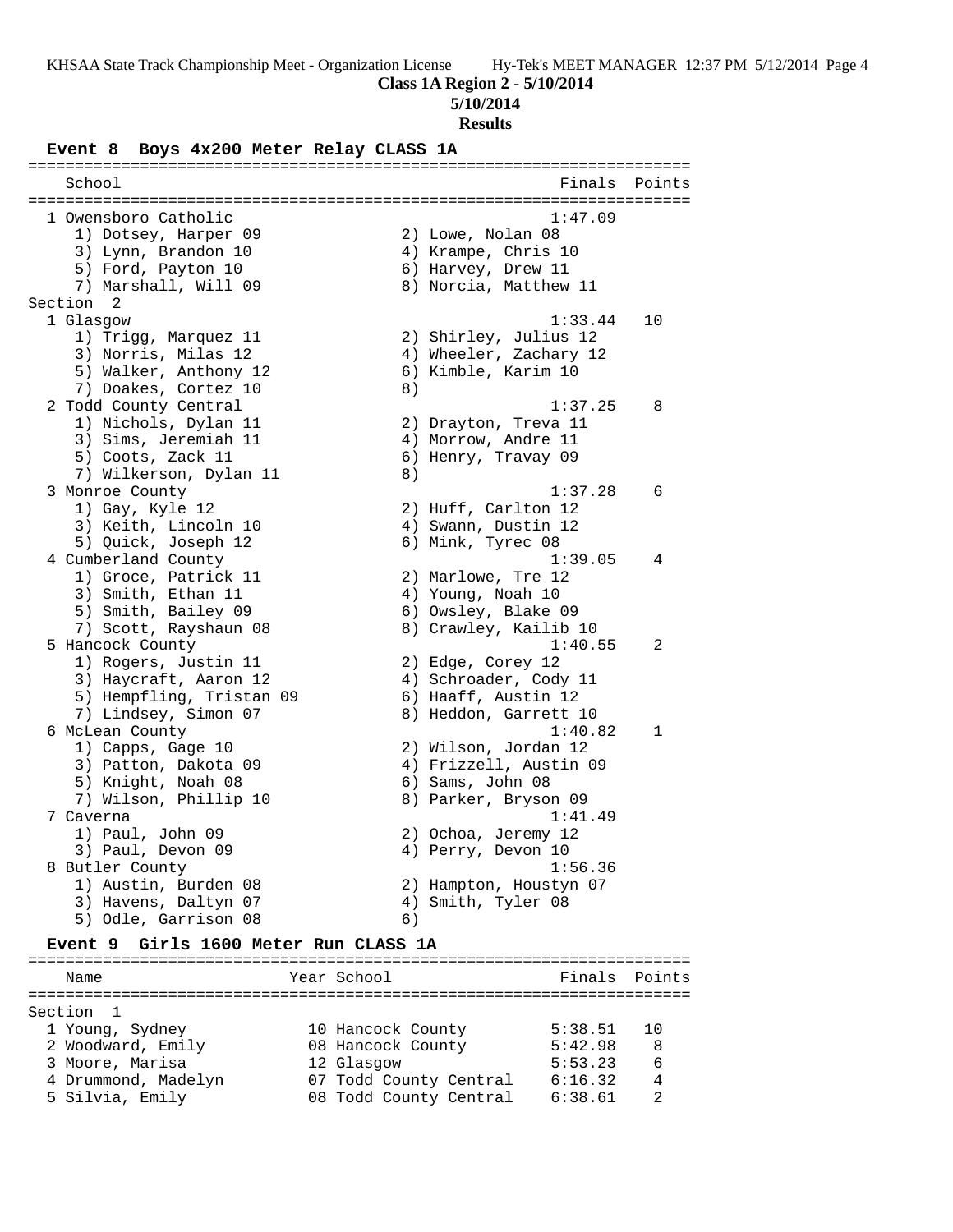**5/10/2014**

#### **Results**

|  |  |  |  |  | Event 9 Girls 1600 Meter Run CLASS 1A |  |  |  |
|--|--|--|--|--|---------------------------------------|--|--|--|
|--|--|--|--|--|---------------------------------------|--|--|--|

| 6 Collins, Alayna | 07 Monroe County | 7:16.08 |
|-------------------|------------------|---------|
| 7 Tucker, Caitlyn | 07 McLean County | 7:16.14 |

# **Event 10 Boys 1600 Meter Run CLASS 1A**

|                                           |                                | =========================== |                |
|-------------------------------------------|--------------------------------|-----------------------------|----------------|
| Name                                      | Year School                    | Finals Points               |                |
|                                           |                                |                             |                |
| 1 Marsch, George                          | 09 Hancock County 4:52.82      |                             | 10             |
| 2 Jenkins, Ethan                          | 12 Butler County               | 4:53.99                     | 8              |
| 3 Owens, Levi                             | 09 Cumberland County 4:58.30   |                             | 6              |
| 4 Coverstone, Micah                       | 08 Cumberland County 5:16.72   |                             | $\overline{4}$ |
| 5 Silvia, Matthew                         | 11 Todd County Central 5:20.52 |                             | $\overline{2}$ |
| 6 Clore, Michael                          | 10 Owensboro Catholic 5:21.49  |                             | $\mathbf{1}$   |
| 7 Boswell, Charlie                        | 10 Owensboro Catholic 5:24.81  |                             |                |
| 8 Penick, Bryce                           | 09 Todd County Central 5:25.26 |                             |                |
| 9 Wynn, Mark                              | 09 Russellville                | 5:41.31                     |                |
| 10 Bishop, Cooper                         | 09 McLean County 5:42.35       |                             |                |
| 11 Mcclellan, Damon                       | 08 Frederick Fraize 5:49.41    |                             |                |
| 12 Froedge, Harrison                      | 08 Monroe County               | 6:00.48                     |                |
| 13 Knight, Noah                           | 08 McLean County 6:03.47       |                             |                |
| 14 Anspach, Travis                        | 11 Butler County               | 6:07.01                     |                |
| -- Schadler, Austin                       | 10 Hancock County              | DO.                         | Language       |
| Event 11 Girls 4x100 Meter Relay CLASS 1A |                                |                             |                |
|                                           | ============                   |                             |                |
| School                                    |                                | Finals                      | Points         |
|                                           |                                |                             |                |
| 1 Glasgow                                 |                                | 52.86                       | 10             |
| 1) Depp, Hydeia 12                        | 2) Glover, Brianna 10          |                             |                |
| 3) Burd, Skyler 09                        | 4) Stone, Saige 12             |                             |                |
| 5) Douglas, Leonnie 10                    | 6) Roberts, Chasity 09         |                             |                |
| 7) Tamminga, Taya 10                      | 8) Huff, Haven 10              |                             |                |
| 2 Todd County Central                     |                                | 53.53                       | 8              |
| 1) Bell, Kelsie 11                        | 2) Peterson, Tatyana 08        |                             |                |

 3) Edmonds, Karissa 11 4) Mimms, Markizjah 09 5) Davis, Makayla 08 6) Salazar, Alicia 10

 1) Cloyd, Payton 10 2) Ethridge, Lakota 10 3) Turner, Lauren 12 (and Allah Turner, Reagan 09 5) Mendez, Kayla 08 6) Newton, Tia 10

 1) Brown, Lauren 10 2) Mills, Lydia 10 3) Polston, Mallorie 11 4) Thompson, Jamie 10 5) Hayden, Maggie 07 6) Polston, Maddie 09 7) Hogg, Faith 07 8) Jones, Genarose 07

 1) Hamilton, Kelsey 11 2) Means, Lexi 10 3) Pate, Grace 08 4) Nicholas, Lexi 08 5) Beaver, Cami 12 6) Chappell, Heather 10 6 Cumberland County 58.47 1

 1) Cooksey, Christian 08 2) Staten, Candi 08 3) Schoolcraft, Logan 12 4) Spivey, Kelsey 12

5) Makayla, Branham 09 (6)<br>
7 McLean County (58.63) 1) Kassinger, Brook 11 2) Burden, Shelby 11

5) Makayla, Branham 09 (6)

3 Monroe County 53.96 6

4 Owensboro Catholic 55.50 4

5 Hancock County 58.13 2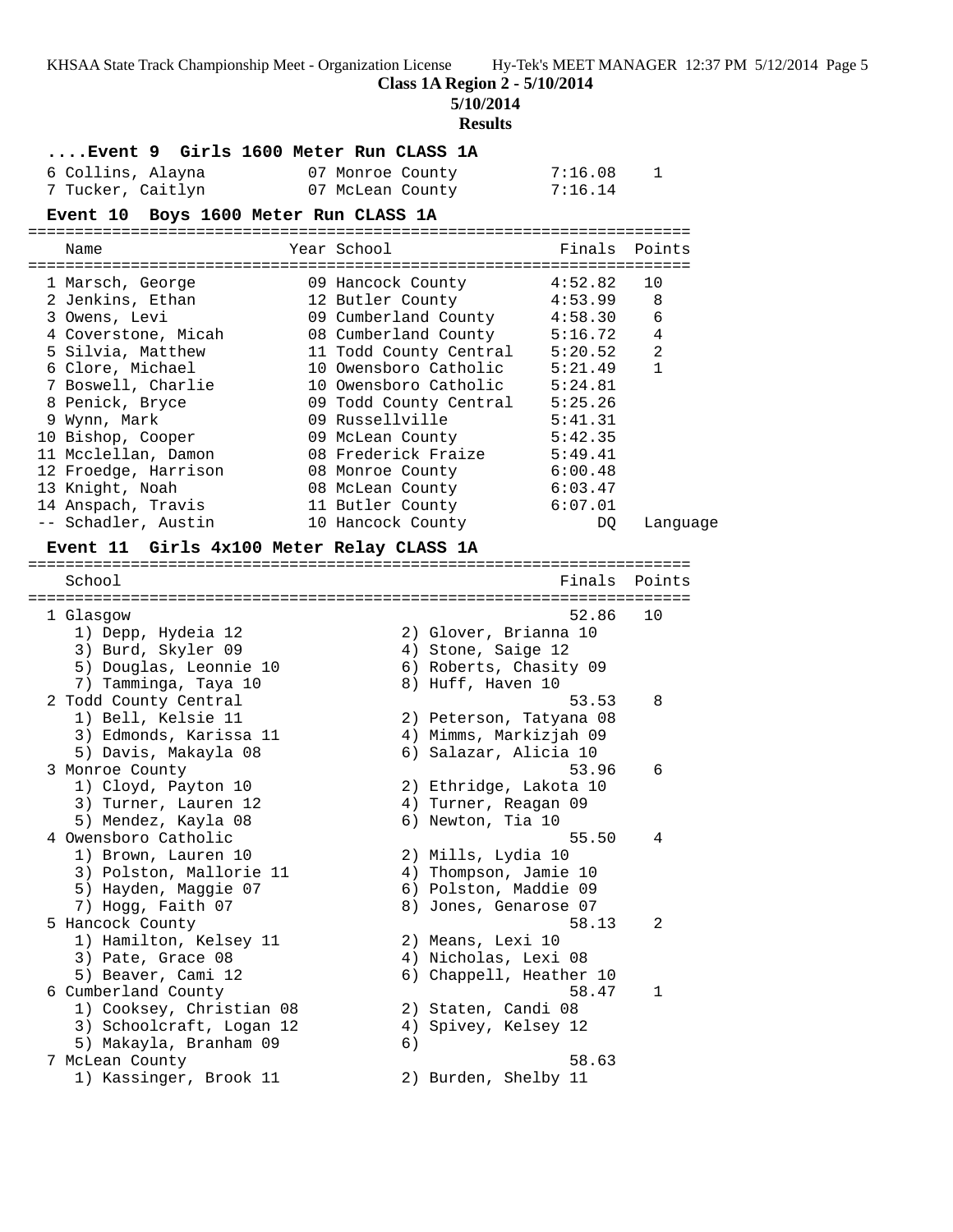**5/10/2014**

### **Results**

**....Event 11 Girls 4x100 Meter Relay CLASS 1A** 3) Miller, Ashley 12 (4) Hall, Brooke 09 5) Hall, Lauren 12 6) Logsdon, Allie 12 7) Green, Julie 11 and 8) Neal, Rachel 12 8 Metcalfe County 1:00.22 1) Greene, Makenna 09 2) Edwards, Kassidy 12 3) Cravens, Jessica 11 (a) 4) Hodges, Kelsie 09 **Event 12 Boys 4x100 Meter Relay CLASS 1A** ======================================================================= Finals Points ======================================================================= 1 Glasgow 45.35 10 1) Trigg, Marquez 11 2) Norris, Milas 12 3) Shirley, Julius 12 4) Wheeler, Zachary 12 5) Walker, Anthony 12 (6) Kimble, Karim 10 7) Doakes, Cortez 10 (8) 2 Monroe County 46.48 8 1) Gay, Kyle 12 2) Huff, Carlton 12 3) Keith, Lincoln 10 4) Swann, Dustin 12 5) Quick, Joseph 12 6) Mink, Tyrec 08 3 Todd County Central 47.28 6 1) Sims, Jeremiah 11 2) Wilkerson, Dylan 11 3) Morrow, Andre 11 4) Nichols, Dylan 11 5) Coots, Zack 11 6) Henry, Travay 09 4 Caverna 48.38 4 1) Paul, John 09 2) Ochoa, Jeremy 12 3) Paul, Devon 09 (4) Perry, Devon 10 5 McLean County 48.65 2 1) Capps, Gage 10 2) Wilson, Jordan 12 3) Harrington, Josh 11 (4) Patton, Dakota 09 5) Knight, Noah 08 6) Sams, John 08 7) Parker, Bryson 09 8) Frizzell, Austin 09 6 Cumberland County 49.19 1 1) Scott, Rayshaun 08 2) Groce, Patrick 11 3) Smith, Bailey 09 4) Owsley, Blake 09 5) Dyer, Nathan 09 6) Marlowe, Tre 12 7) Young, Noah 10 8) Coverstone, Micah 08 7 Owensboro Catholic 51.39 1) Dotsey, Harper 09 2) Lowe, Nolan 08 3) Lynn, Brandon 10 4) Krampe, Chris 10 5) Ford, Payton 10 6) Harvey, Drew 11 7) Marshall, Will 09 8) Norcia, Matthew 11 8 Hancock County 53.36 1) Lindsey, Simon 07 2) Altstad, Noel 08 3) Edge, Corey 12 (2008) 4) Scott, Michael 10 5) Haycraft, Aaron 12 6) Hempfling, Tristan 09 7) Heddon, Garrett 10 8) **Event 13 Girls 400 Meter Dash CLASS 1A** =======================================================================

Name The Year School The Finals Points ======================================================================= 1 Greene, Courtney 07 Metcalfe County 1:28.12 2 Bates, Kennedy 07 Metcalfe County 1:28.18 Section 2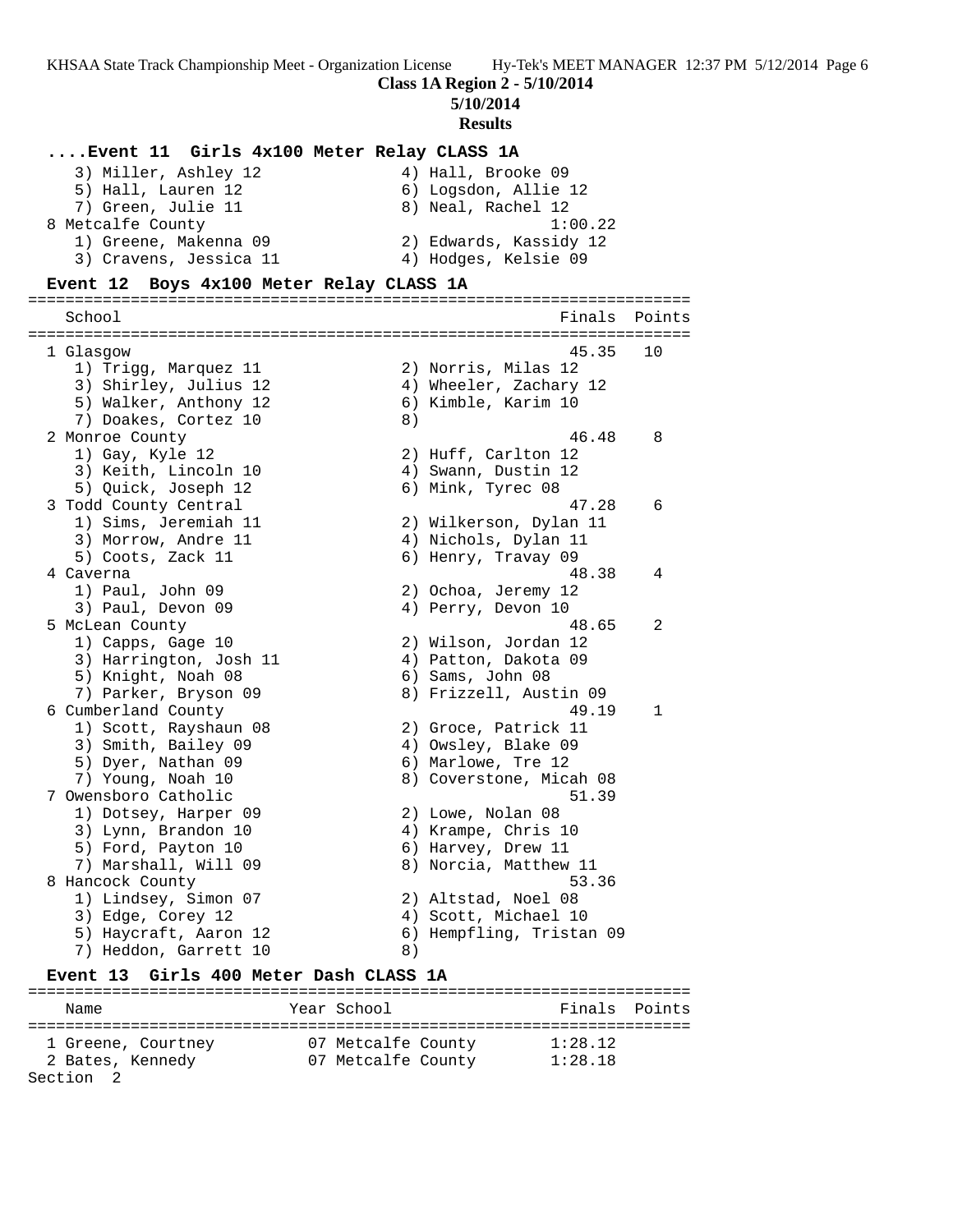**5/10/2014**

### **Results**

### **....Event 13 Girls 400 Meter Dash CLASS 1A**

| 1 Glover, Brianna | 10 Glasgow             | 1:01.48 | 10             |
|-------------------|------------------------|---------|----------------|
| 2 Sams, Haley     | 10 McLean County       | 1:04.35 | 8              |
| 3 Young, Sydney   | 10 Hancock County      | 1:05.45 | 6              |
| 4 Turner, Reagan  | 09 Monroe County       | 1:06.48 | $\overline{4}$ |
| 5 Burd, Skyler    | 09 Glasgow             | 1:07.85 | $\mathcal{D}$  |
| 6 Beaver, Cami    | 12 Hancock County      | 1:10.89 |                |
| 7 Silvia, Emily   | 08 Todd County Central | 1:13.32 |                |
| 8 Brown, Kylee    | 07 Monroe County       | 1:26.54 |                |

### **Event 14 Boys 400 Meter Dash CLASS 1A**

#### ======================================================================= Finals Point

| name                | rear school            | Finais  | POINTS         |
|---------------------|------------------------|---------|----------------|
| Section 1           |                        |         |                |
| 1 Marlowe, Tre      | 12 Cumberland County   | 56.74   | 2              |
| 2 Drayton, Treva    | 11 Todd County Central | 58.04   |                |
| 3 Harris, Naytrimis | 10 Todd County Central | 58.84   |                |
| 4 Trogden, Aaron    | 10 McLean County       | 1:10.65 |                |
| 5 Smith, Nathan     | 12 Butler County       | 1:14.22 |                |
| Section 2           |                        |         |                |
| 1 Wheeler, Zachary  | 12 Glasgow             | 51.55   | 10             |
| 2 Norris, Milas     | 12 Glasgow             | 51.81   | - 8            |
| 3 Schroader, Cody   | 11 Hancock County      | 53.78   | 6              |
| 4 Perry, Devon      | 10 Caverna             | 56.18   | $\overline{4}$ |
| 5 Rogers, Justin    | 11 Hancock County      | 57.05   | 1              |
| 6 Wilkerson, Micah  | 10 Russellville        | 57.92   |                |
| 7 Roberts, Nate     | 12 Owensboro Catholic  | 58.25   |                |

### **Event 15 Girls 300 Meter Hurdles CLASS 1A**

| Finals Points             | Year School            | Name                |
|---------------------------|------------------------|---------------------|
|                           |                        | Section 1           |
| 55.73<br>1 O              | 12 Hancock County      | 1 Johnson, Macey    |
| 56.54<br>8                | 09 Metcalfe County     | 2 Greene, Makenna   |
| 6<br>56.64                | 08 Butler County       | 3 Neighbors, Kierra |
| 58.01<br>4                | 10 Todd County Central | 4 Salazar, Alicia   |
| $\mathfrak{D}$<br>1:01.24 | 12 Monroe County       | 5 Wilson, Cassady   |
| 1:03.01                   | 11 Hancock County      | 6 Paul, Rene        |
|                           |                        |                     |

8 Quick, Joseph 12 Monroe County 58.79

### **Event 16 Boys 300 Meter Hurdles CLASS 1A**

| Name                                | Year School                                 | Finals Points  |                |
|-------------------------------------|---------------------------------------------|----------------|----------------|
| 1 Kaiser, Daniel<br>2 Haaff, Austin | 11 Todd County Central<br>12 Hancock County | 45.04<br>45.97 | 8              |
| 3 Nuckols, Bi                       | 12 Caverna                                  | 46.21          | 6              |
| 4 Briggs, Ryan                      | 10 Todd County Central                      | 49.67          | $\overline{4}$ |
| 5 Young, Noah                       | 10 Cumberland County                        | 49.77          | $\mathfrak{D}$ |
| 6 Washer, Barry                     | 11 Butler County                            | 52.71          | 1              |
| 7 Huddy, Nathan                     | 08 Hancock County                           | 54.55          |                |
| 8 Collings, Colten                  | 11 McLean County                            | 55.78          |                |
|                                     |                                             |                |                |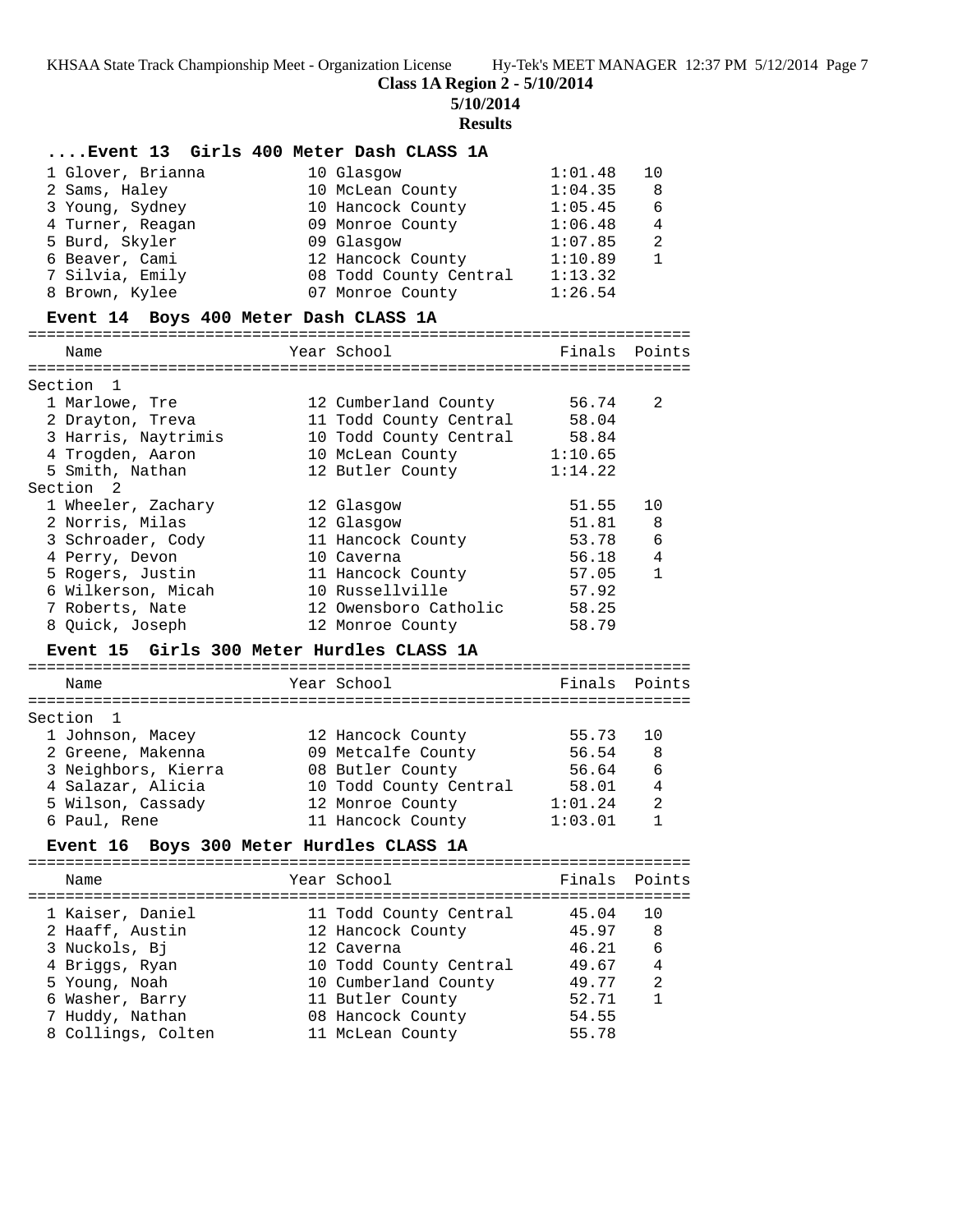### **Class 1A Region 2 - 5/10/2014**

**5/10/2014**

#### **Results**

#### **Event 17 Girls 800 Meter Run CLASS 1A**

| Name                | Year School            | Finals Points |    |
|---------------------|------------------------|---------------|----|
| 1 Young, Sydney     | 10 Hancock County      | 2:30.77       | 10 |
| 2 Dempsey, Chloe    | 12 McLean County       | 2:37.15       | 8  |
| 3 Moore, Marisa     | 12 Glasgow             | 2:40.18       | 6  |
| 4 Glover, Jessi     | 10 Hancock County      | 2:41.15       | 4  |
| 5 Turner, Grace     | 07 Monroe County       | 2:46.45       | 2  |
| 6 Drummond, Madelyn | 07 Todd County Central | 2:51.86       |    |
| 7 Silvia, Emily     | 08 Todd County Central | 3:01.92       |    |
| 8 Collins, Kristina | 11 Monroe County       | 3:42.78       |    |
|                     |                        |               |    |

#### **Event 18 Boys 800 Meter Run CLASS 1A**

======================================================================= Name **Name** Year School **Finals Points** ======================================================================= 1 Thomerson, Andrew 11 Glasgow 2:07.32 10 2 Sells, Derrick 11 Glasgow 2:07.50 8 3 Gearlds, Devin 11 Monroe County 2:08.10 6 4 Johnson, Nolan 10 Butler County 2:10.81 4 5 Flowers, Will 10 Cumberland County 2:14.67 2 6 Schadler, Austin 10 Hancock County 2:14.91 1 7 Marsch, George 09 Hancock County 2:19.31 8 Coverstone, Micah 08 Cumberland County 2:23.31 9 Silvia, Matthew 11 Todd County Central 2:24.58 10 Price, Cameron 10 Butler County 2:25.35 11 Penick, Bryce 09 Todd County Central 2:28.55 12 Jenks, Zack 11 Metcalfe County 2:30.35 13 Collins, Austin 09 Monroe County 2:31.09 14 Knight, Noah 08 McLean County 2:37.23 15 James, Will 09 Owensboro Catholic 2:38.56 16 Mcclellan, Damon 08 Frederick Fraize 2:44.56 17 Munrow, Tim 11 Metcalfe County 2:52.68

#### **Event 19 Girls 200 Meter Dash CLASS 1A** =======================================================================

| Name                 | Year School            | Finals Points |                |
|----------------------|------------------------|---------------|----------------|
| 1 Scott, Shaedy      | 12 Butler County       | 32.22         |                |
| 2 Milan, Shailyn     | 08 Russellville        | 32.85         |                |
| 3 Trogden, Hannah    | 11 McLean County       | 33.59         |                |
| Section 2            |                        |               |                |
| 1 Schoolcraft, Logan | 12 Cumberland County   | 30.07         |                |
| 2 Wagoner, Ciara     | 11 Caverna             | 30.27         |                |
| 3 Hodges, Kelsie     | 09 Metcalfe County     | 30.64         |                |
| 4 Hayden, Maggie     | 07 Owensboro Catholic  | 30.71         |                |
| 5 Mendez, Kayla      | 08 Monroe County       | 31.41         |                |
| 6 Staten, Candi      | 08 Cumberland County   | 31.51         |                |
| 7 Pate, Grace        | 08 Hancock County      | 31.52         |                |
| 8 Chappell, Heather  | 10 Hancock County      | 33.21         |                |
| Section 3            |                        |               |                |
| 1 Glover, Brianna    | 10 Glasgow             | 27.27         | 10             |
| 2 Peterson, Tatyana  | 08 Todd County Central | 27.37         | 8              |
| 3 Logsdon, Allie     | 12 McLean County       | 28.18         | 6              |
| 4 Turner, Lauren     | 12 Monroe County       | 28.91         | 4              |
| 5 Jones, Genarose    | 07 Owensboro Catholic  | 28.94         | $\overline{2}$ |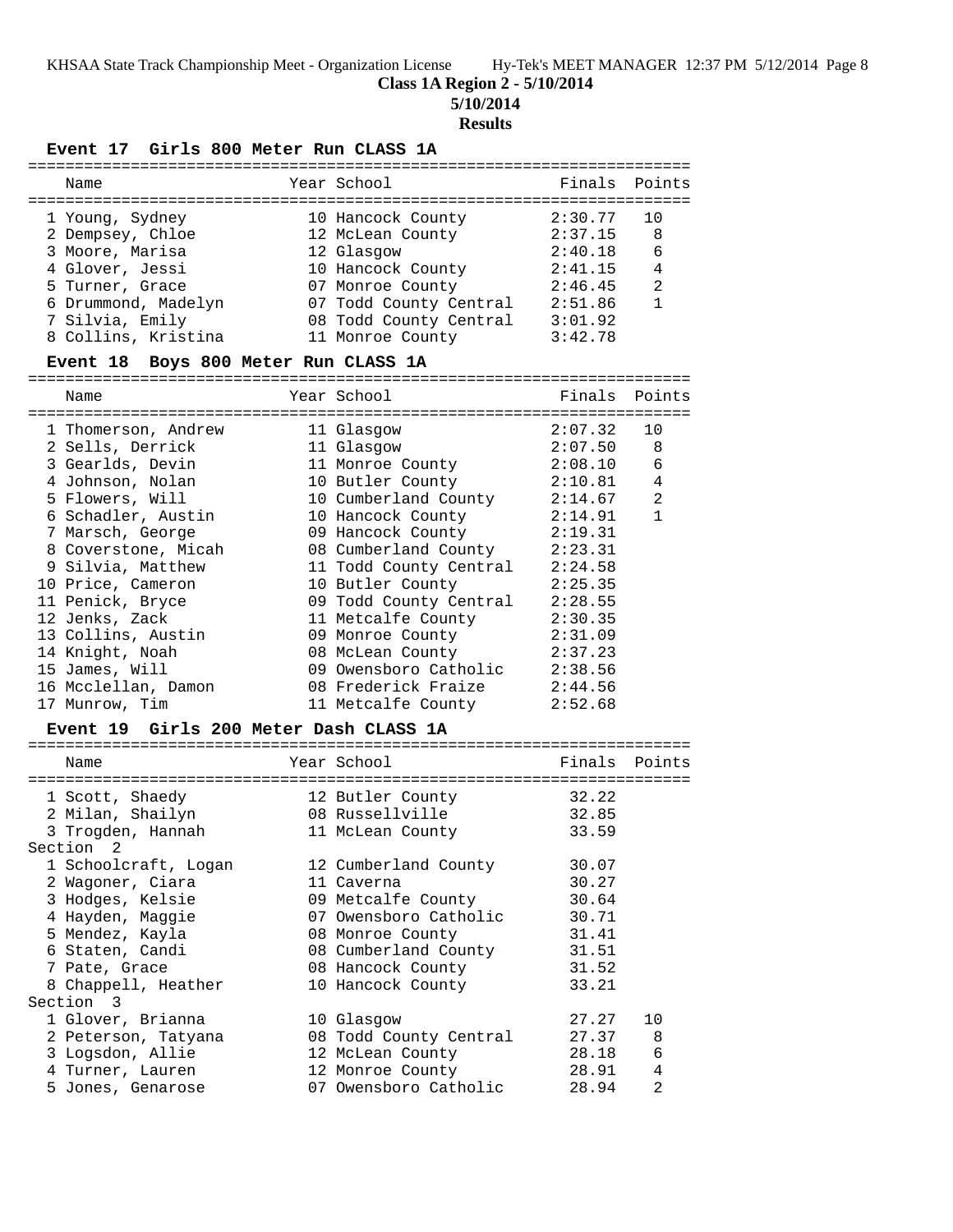**Class 1A Region 2 - 5/10/2014**

**5/10/2014**

|                                           | <b>Results</b>                                 |               |              |             |
|-------------------------------------------|------------------------------------------------|---------------|--------------|-------------|
|                                           | Event 19 Girls 200 Meter Dash CLASS 1A         |               |              |             |
| 6 Mimms, Markizjah                        | 09 Todd County Central                         | 29.11         | 1            |             |
| 7 Pierson, Maranda                        | 10 Butler County                               | 29.23         |              |             |
| 8 Depp, Hydeia                            | 12 Glasgow                                     | 29.64         |              |             |
| Event 20 Boys 200 Meter Dash CLASS 1A     |                                                |               |              |             |
| Name                                      | Year School                                    | Finals        | Points       |             |
|                                           |                                                |               |              |             |
| Section 1                                 |                                                |               |              |             |
| 1 Hampton, Demarcus                       | 11 Russellville                                | 24.27         | 6            |             |
| 2 Rogers, Justin                          | 11 Hancock County                              | 25.10         |              |             |
| 3 Owsley, Blake                           | 09 Cumberland County                           | 27.04         |              |             |
| 4 Wells, Ryan                             | 10 Butler County                               | 28.11         |              |             |
| 5 Weatherholt, Logan                      | 11 McLean County                               | 31.17         |              |             |
| Section 2<br>1 Morrow, Andre              |                                                | 23.67         | 10           |             |
| 2 Huff, Carlton                           | 11 Todd County Central<br>12 Monroe County     | 23.93         | 8            |             |
| 3 Staples, Holden                         | 11 Owensboro Catholic                          | 24.54         | 4            |             |
| 4 Schroader, Cody                         | 11 Hancock County                              | 24.77         | 2            |             |
| 5 Hixenbaugh, Jacob                       | 10 Butler County                               | 24.91         | $\mathbf{1}$ |             |
| 6 Nichols, Dylan                          | 11 Todd County Central                         | 25.57         |              |             |
| 7 Scott, Rayshaun                         | 08 Cumberland County                           | 26.41         |              |             |
| -- Doakes, Cortez                         | 10 Glasgow                                     | DQ            |              | False Start |
| Event 21 Girls 3200 Meter Run CLASS 1A    |                                                |               |              |             |
|                                           |                                                |               |              |             |
| Name                                      | Year School                                    | Finals Points |              |             |
|                                           |                                                |               |              |             |
| Section 1                                 |                                                |               |              |             |
| 1 Moore, Marisa                           | 12 Glasgow                                     | 12:47.36      | 10           |             |
| 2 Neighbors, Olivia                       | 10 Butler County                               | 13:08.64      | - 8<br>6     |             |
| 3 Wheatley, Carson                        | 07 Hancock County                              | 13:52.19      |              |             |
| Event 22 Boys 3200 Meter Run CLASS 1A     |                                                |               |              |             |
| Name                                      | Year School                                    | Finals Points |              |             |
|                                           |                                                |               |              |             |
| 1 Jenkins, Ethan                          | 12 Butler County<br>10 Hancock County 11:10.04 | 11:05.63      | 10           |             |
| 2 Schadler, Austin<br>3 Owens, Levi       | 09 Cumberland County 11:17.82                  |               | 8            |             |
|                                           | 09 Hancock County                              | 11:23.17      | 6<br>4       |             |
| 4 Marsch, George<br>5 Brown, Elijah       | 11 Cumberland County                           | 12:42.68      | 2            |             |
| 6 Williamson, Jacob                       | 10 McLean County                               | 13:27.12      | $\mathbf{1}$ |             |
|                                           |                                                |               |              |             |
| Event 23 Girls 4x400 Meter Relay CLASS 1A |                                                |               |              |             |
| School                                    |                                                | Finals        | Points       |             |
| 1 McLean County                           |                                                | 4:26.49       | 10           |             |
| 1) Floyd, Cori 09                         | 2) Logsdon, Allie 12                           |               |              |             |
| 3) Dempsey, Chloe 12                      | 4) Sams, Haley 10                              |               |              |             |
| 5) Scott, Morgan 12                       | 6) Hall, Lauren 12                             |               |              |             |
| 7) Neal, Rachel 12                        | 8) Miller, Ashley 12                           |               |              |             |
| 2 Hancock County                          |                                                | 4:33.13       | 8            |             |
| 1) Nicholas, Lexi 08                      | 2) Johnson, Macey 12                           |               |              |             |
|                                           |                                                |               |              |             |